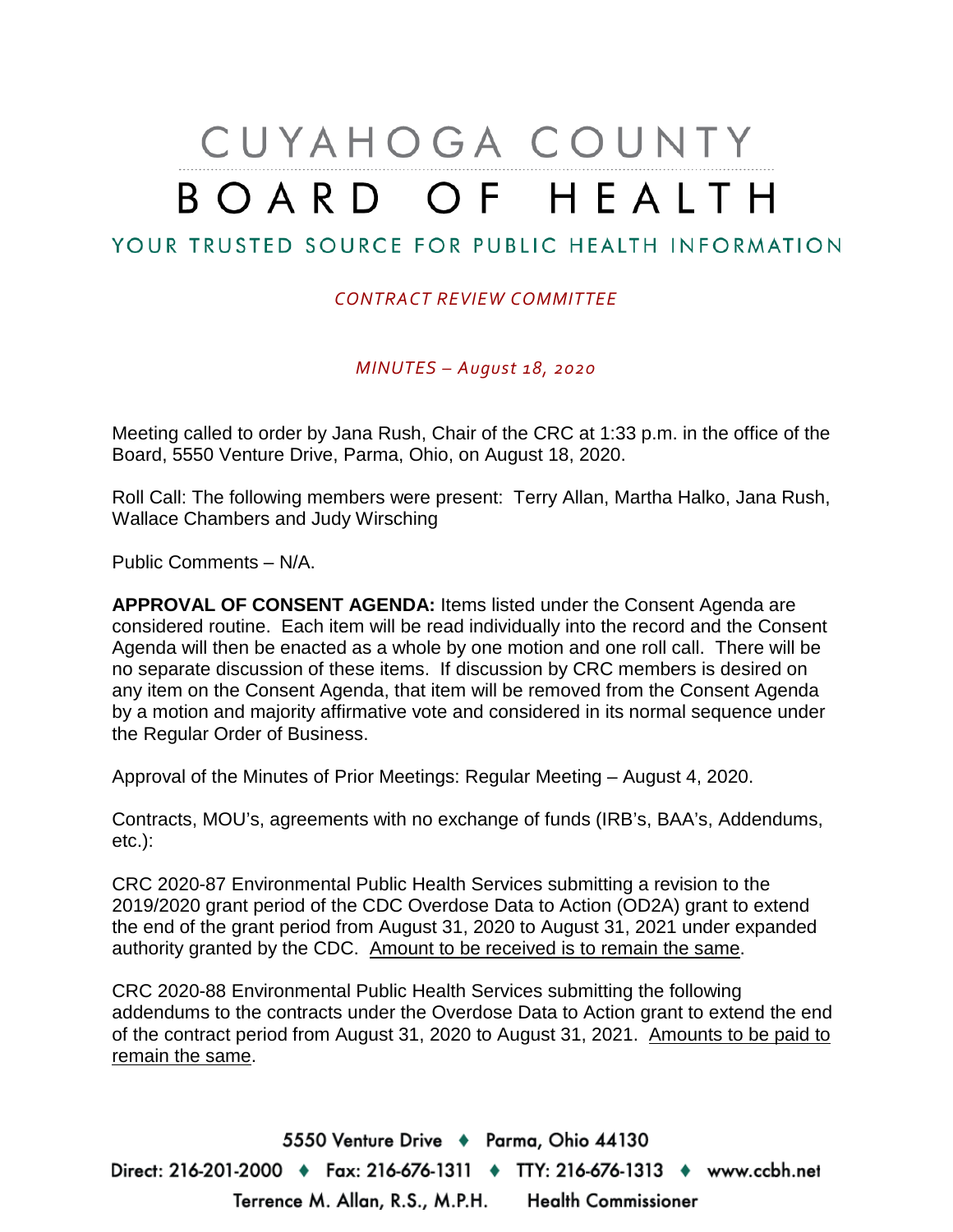Case Western Reserve University Center for Health Affairs Circle Health Services Cleveland State University St. Vincent Medical Charity Hospital

CRC 2020-89 Environmental Public Health Services submitting an addendum to the contract with the National Association of County and City Health Officials (NACCHO) (2020-29) to extend the end of the contract period from July 31, 2020 to October 31, 2020. Amount to be received from NACCHO to remain the same.

It was moved by Judy Wirsching, seconded by Wallace Chambers, that the consent agenda, including the minutes of the August 4, 2020 CRC meeting be approved.

The Secretary called the roll:

Ayes: Terry Allan, Martha Halko, Jana Rush, Wallace Chambers and Judy Wirsching

### **CONTRACTS AND AWARDS:**

Tabled Items

None

New Items For Review

Bid/Quote Openings ≥ \$25,000.00

CRC 2020-90 Sealed bids were received from the following contractors by the deadline outlined in the Request For Proposal (RFP) Maternal & Child Health Program - RFP #2020-04 (ref. enclosed):

| Contractor                            | Received           | Quote       |
|---------------------------------------|--------------------|-------------|
| <b>Birthing Beautiful Communities</b> | 08/18/20 @ 10:28am | \$66,000.00 |
| <b>Ohio Guidestone</b>                | 08/18/20 @ 9:59am  | \$65,968.00 |
| University Hospitals of Cleveland     | 08/17/20 @ 11:56am | \$66,000.00 |
| Lexington Bell Community Center       | 08/17/20 @ 9:46am  | \$66,000.00 |

The bids listed above were provided to the program staff for completion of the evaluation process.

CRC 2020-91 Sealed bids were received from the following contractors by the deadline outlined in the Request For Proposal (RFP) HIV Social Media Campaign - RFP #2020- 05 (ref. enclosed):

5550 Venture Drive + Parma, Ohio 44130 Direct: 216-201-2000 ♦ Fax: 216-676-1311 ♦ TTY: 216-676-1313 ♦ www.ccbh.net Terrence M. Allan, R.S., M.P.H. **Health Commissioner**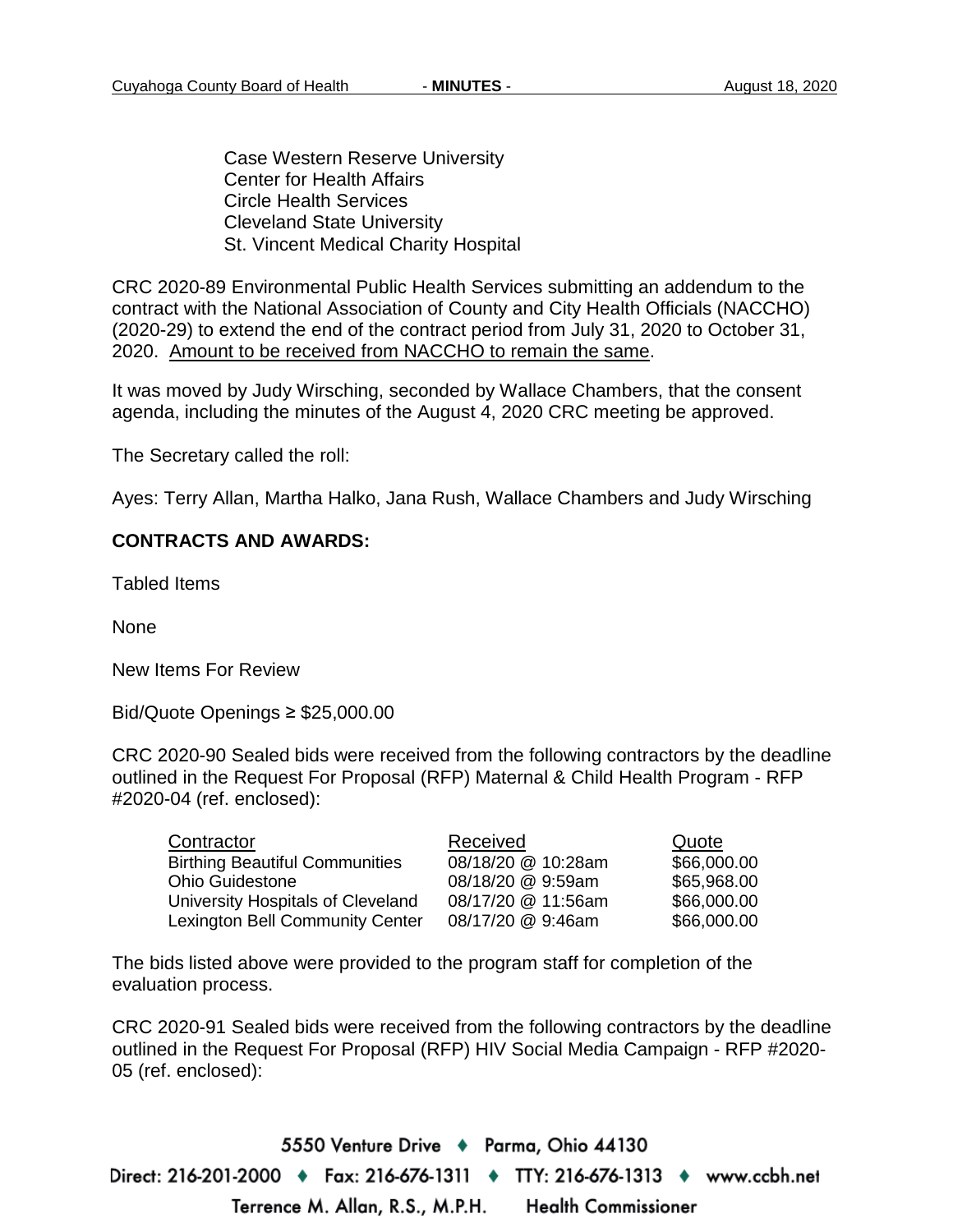| Contractor                        | Received           | Quote               |
|-----------------------------------|--------------------|---------------------|
| <b>Better World Advertising</b>   | 08/18/20 @ 10:16am | \$177,500.00        |
| <b>Cleveland Treatment Center</b> | 08/18/20 @ 10:46am | \$52,921.00         |
| Beyond Spots & Dots               | 08/14/20 @ 10:09am | \$381,678.00        |
| <b>Fahlgren Mortine</b>           | 08/15/20 @ 9:29am  | \$334,447.00        |
| Kaiser Family Foundation          | 08/17/20 @ 1:44pm  | \$165,000-\$395,000 |
| Prosper for Purpose               | 08/18/20 @ 9:31am  | \$147,500.00        |

The bids listed above were provided to the program staff for completion of the evaluation process.

Bid/Quote Openings < \$25,000.00

None

Expenditures: Contracts up to \$25,000.00

It was moved by Terry Allan, seconded by Martha Halko that the agreement (CRC 2020-92) with Cummins, Inc. for generator preventative maintenance services from November 1, 2020 to October 31, 2023 in an amount not to exceed \$3,580.92 be approved.

Presented by: Rebecca Burke

Purpose: To provide generator preventative maintenance services including annual inspections and load-bank testing to CCBH for a three-year term.

Funding Source: 100% funded through CCBH General Revenue.

The Secretary called the roll:

Ayes: Terry Allan, Martha Halko, Jana Rush, Wallace Chambers and Judy Wirsching

Revenue Generating Agreements up to \$25,000.00

It was moved by Wallace Chambers, seconded by Martha Halko that the addendum (CRC 2020-93) to the contract with Aetna Health, Inc. to include network participation in Aetna Better Health of Ohio's Medicaid products to deliver all covered services beginning on or about August 18, 2020 be approved. Amount to be received shall be consistent with approved Aetna Health, Inc. reimbursement rates.

Presented by: Judy Wirsching

Purpose: To include the addition of the Aetna Better Health of Ohio's Medicaid products to the existing Aetna Health, Inc. network/participating provider agreement.

The Secretary called the roll:

5550 Venture Drive + Parma, Ohio 44130 Direct: 216-201-2000 ♦ Fax: 216-676-1311 ♦ TTY: 216-676-1313 ♦ www.ccbh.net Terrence M. Allan, R.S., M.P.H. **Health Commissioner**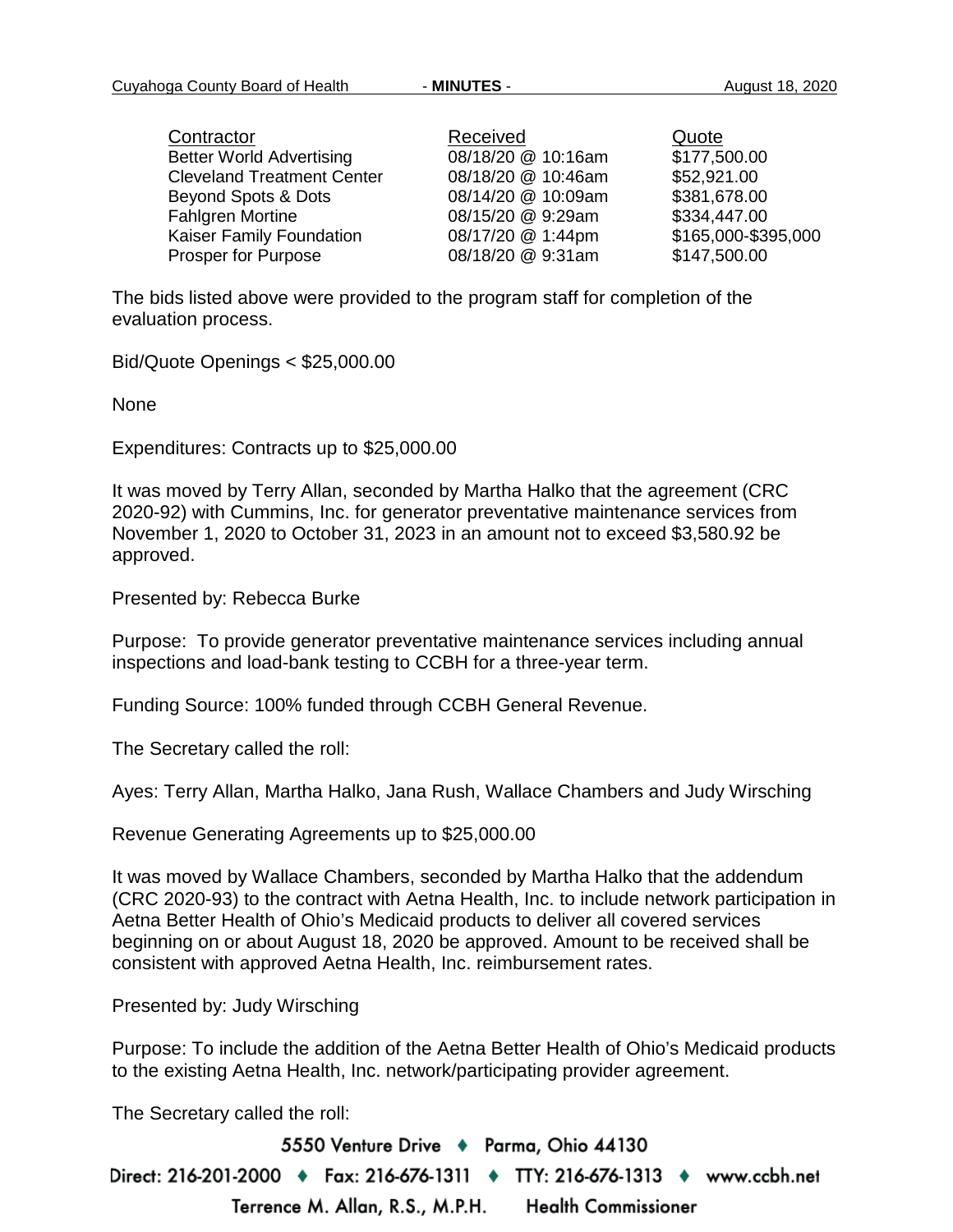Ayes: Terry Allan, Martha Halko, Jana Rush, Wallace Chambers and Judy Wirsching

**Contract Rescissions** 

None

Other Business.

Public Comment - N/A.

Thereupon, it was moved by Judy Wirsching, seconded by Wallace Chambers, that the following Motion be adopted:

BE IT RESOLVED that the meeting be adjourned at 1:47 p.m.

The Secretary called the roll:

Ayes: Terry Allan, Martha Halko, Jana Rush, Wallace Chambers and Judy Wirsching

**Committee Chair** 

Clerk

5550 Venture Drive + Parma, Ohio 44130 Direct: 216-201-2000 • Fax: 216-676-1311 • TTY: 216-676-1313 • www.ccbh.net **Health Commissioner** Terrence M. Allan, R.S., M.P.H.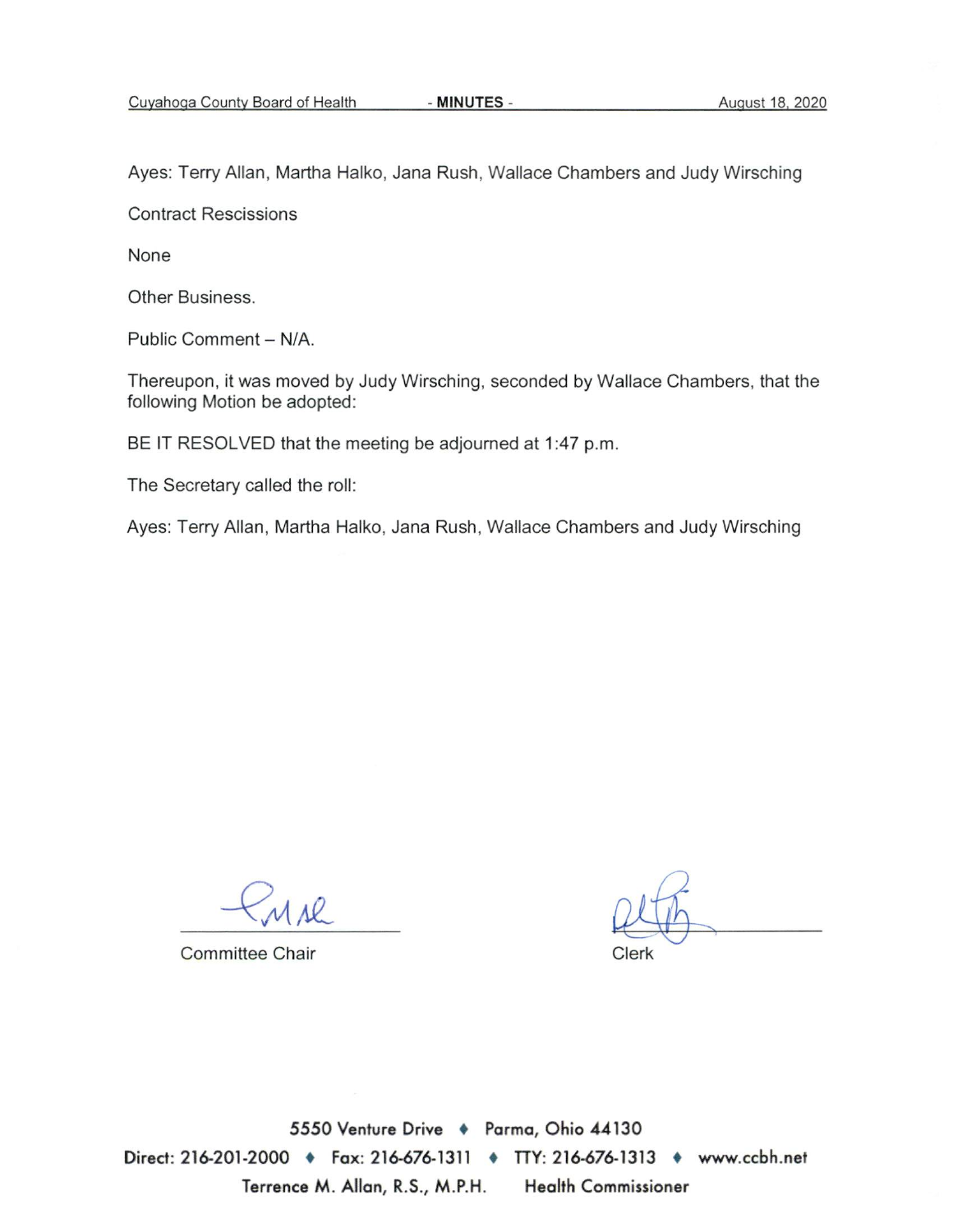## **CUYAHOGA COUNTY DISTRICT BOARD OF HEALTH**

### **RFP RESULTS**

**Program:** Maternal & Child Health Program<br> **Title:** Maternal & Child Health Program Maternal & Child Health Program<br>2020-04 **RFP No:** 2020-04<br>**CRC No:** 2020-90 **CRC No:** 

# **The following quotes were opened on:**<br>**Opened by:** Angela Newman-White

Angela Newman-White<br>Judy Wirsching **Logged in by:** 

| <b>RECEIVED</b>    | <b>QUOTE</b> |
|--------------------|--------------|
| 08/18/20 @ 10:28am | \$66,000.00  |
| 08/18/20 @ 9:59am  | \$65,968.00  |
| 08/17/20 @ 11:56am | \$66,000.00  |
| 08/17/20 @ 9:46am  | \$66,000.00  |
|                    |              |

#### **Recommended award: TBD**

**Brief Justification:**